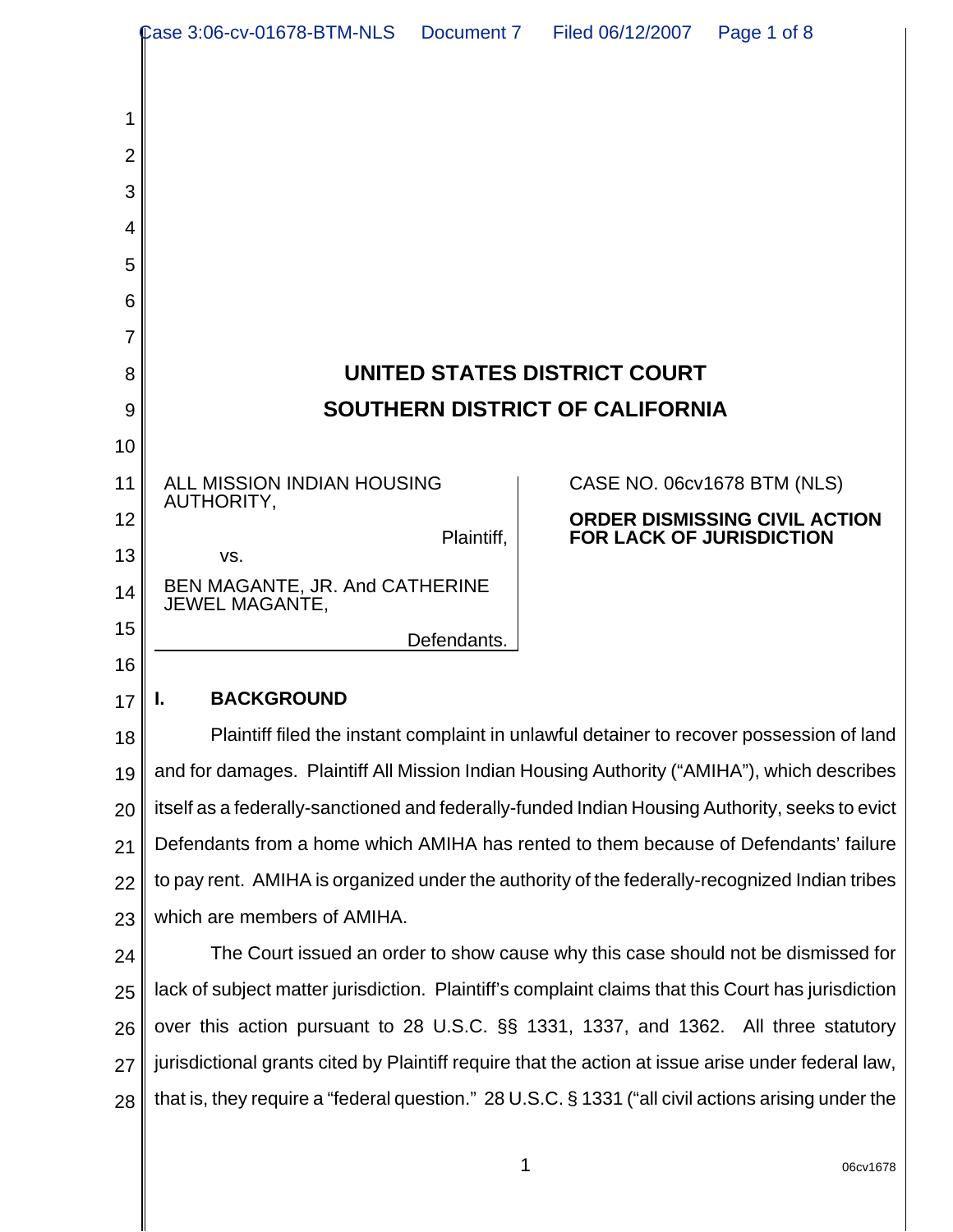1 2 3 4 5 Constitution, laws, or treaties of the United States"); 28 U.S.C. § 1337 ("any civil action or proceeding arising under any Act of Congress regulating commerce or protecting trade and commerce against restraints and monopolies"); 28 U.S.C. § 1362 ("all civil actions, brought by an Indian tribe or band . . . wherein the matter in controversy arises under the Constitution, laws, or treaties of the United States").

6

7 8 9 10 11 12 13 14 15 16 17 18 19 In responding to the Court's order to show cause, Plaintiff has relied upon All Mission Indian Housing Authority v. Silvas, 680 F. Supp. 330 (C.D. Cal. 1987), which found that an eviction by an Indian Housing Authority was a dispute arising under the federal common law and, thus, was properly within the subject matter jurisdiction of the federal courts.<sup>1</sup> Plaintiff argues that both Round Valley Indian Housing Authority v. Hunter, 907 F. Supp. 1343 (N.D. Cal. 1995), and Minnesota Chippewa Tribal Housing Corp. v. Reese, 978 F. Supp. 1258 (D. Minn. 1997), which were cited by the Court in its order to show cause for the proposition that federal courts lacked subject matter jurisdiction over similar actions, are wrongly decided. Plaintiff further argues that the federal common law governing landlord-tenant relations for Indian reservations should be developed from the statutory skeleton put in place by the 1996 passage of the Native American Housing Assistance and Self-Determination Act ("NAHASDA"). Plaintiff claims that NAHASDA provides the essential features of the uniform national law that Congress wishes to be applied in all federally-funded Indian housing matters.

20

## 21 **II. DISCUSSION**

22 23 24 It is undisputed that Plaintiff's complaint in unlawful detainer is a landlord-tenant issue, which is generally a matter of state law. See Hunter, 907 F. Supp. at 1348 (citing Powers v. United States Postal Service, 671 F.2d 1041, 1045 (7th Cir. 1982) ("Federal common law

25

<sup>26</sup> 27 28 <sup>1</sup> Plaintiff has also submitted an amicus brief filed by the Attorney General on behalf of the U.S. Department of Housing & Urban Development in All Mission Indian Housing Authority v. Castello, Civil No. 81-997-LTL (C.D. Cal.). According to Plaintiff, Castello was a companion case to Silvas and a copy of the amicus brief was supplied to Judge Tashima as an exhibit in Silvas. However, the Court has not considered the brief because it was filed in 1981 and, counsel's assurances notwithstanding, there is no evidence that the Government's position on this issue has not changed in the intervening 26 years.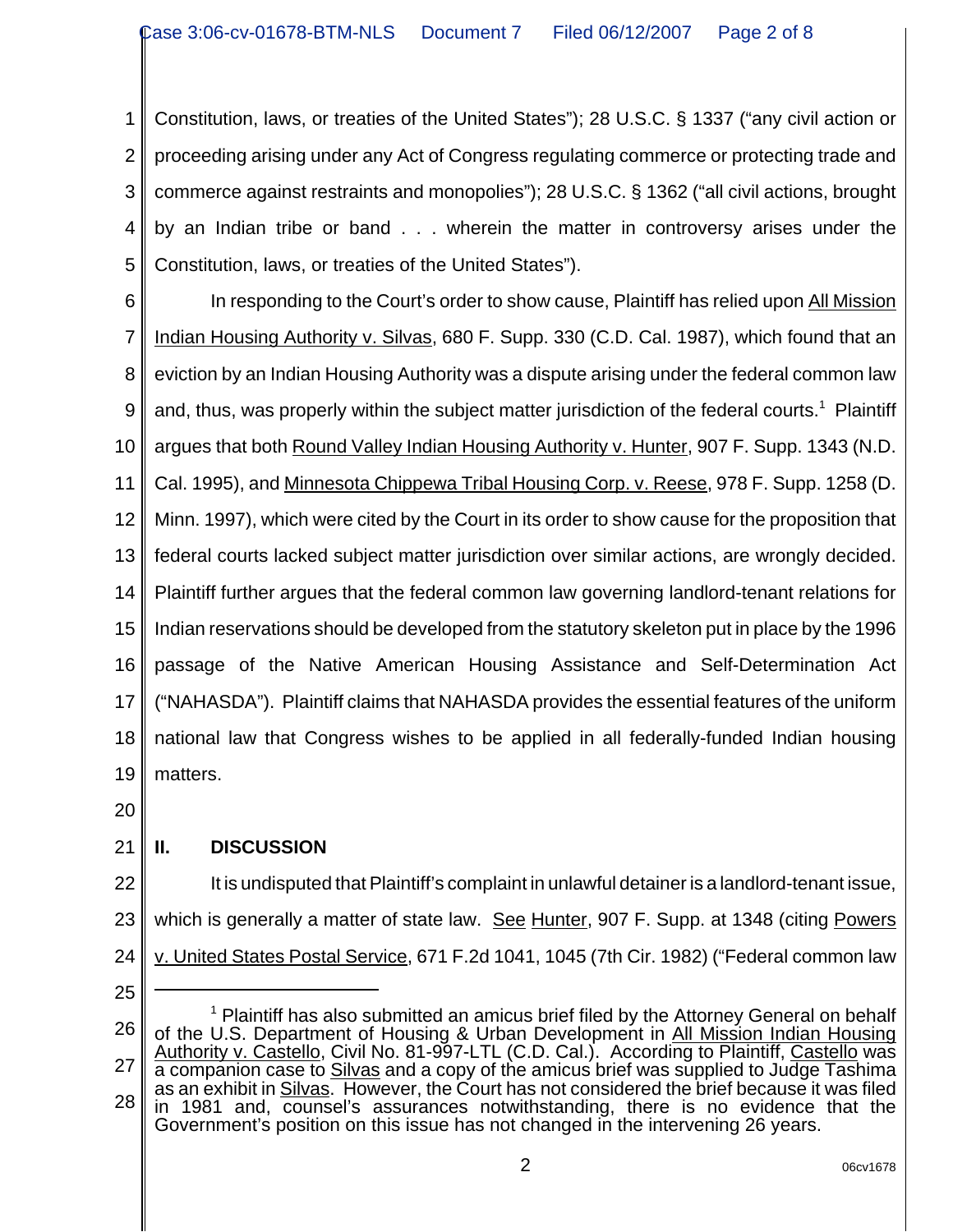1 2 3 4 5 6 7 8 9 10 11 12 13 of landlord and tenant does not exist.")). The fact that Plaintiff's claim to the land at issue is ultimately derived from the federally-defined land rights of its member Indian tribes does not convert the present controversy into one that presents a federal question. Cf. Oneida Indian Nation v. County of Oneida, 414 U.S. 661, 676 (1974) ("a controversy in respect of lands has never been regarded as presenting a Federal question merely because one of the parties to it has derived his title under an act of Congress") (quoting Shulthis v. McDougal, 255 U.S. 561, 570 (1912)). While "the Federal Government has shown a continuing solicitude for the rights of the Indians in their land," Oneida, 414 U.S. at 684 (Rehnquist, J., concurring), that special interest does not grant jurisdiction to the federal courts over all legal disputes occurring on a federally-recognized Indian reservation. C.f. Reese, 978 F. Supp. at 1267 ("Although the federal government has long had a special relation to the American Indian, there is no jurisdiction in the federal courts to hear a case merely because an Indian . . . is a party to it." (citations omitted).)

14 15 16 17 18 19 20 21 22 23 24 25 26 27 Similarly, a standard landlord-tenant dispute cannot be said to arise under federal law simply because the landlord is the housing authority for a number of federally-recognized Indian tribes that is charged with utilizing federal funds to provide subsidized housing to tribal members. The regulatory scheme detailed in NAHASDA, while providing a comprehensive framework for governance of the use of these federal funds, does not provide a federal cause of action for a simple eviction proceeding, even one brought by an entity whose work is authorized by NAHASDA. The section of NAHASDA quoted by Plaintiff in his response, 25 U.S.C. § 4137, does specify certain rules regarding evictions that must be incorporated into all leases, including the tenant's right to examine any relevant documents or records related to the eviction. However, NAHASDA does not address the issue of where such eviction proceedings should occur. The Court does not believe that Congress's silence on this subject is evidence of its belief that federal jurisdiction for such actions had already been clearly established, especially since the Hunter decision had already announced that such jurisdiction did not exist by the time of NAHASDA's passage.

28

Congress's failure to specifically provide for jurisdiction in federal courts within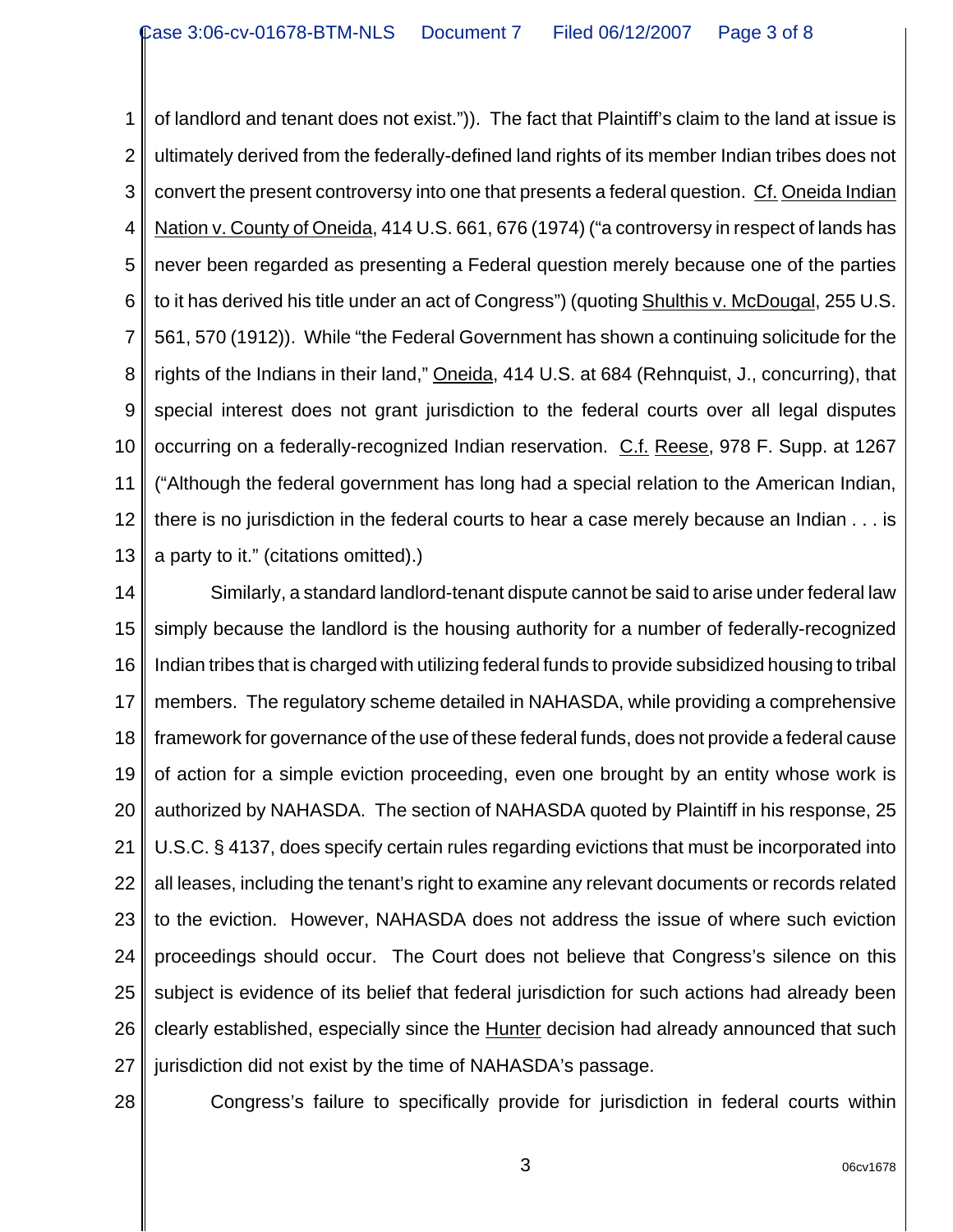1 2 3 4 5 6 7 8 9 10 11 12 NAHASDA cannot simply be attributed to oversight. Around the time of NAHASDA's passage, the federal government's Indian housing programs included nearly 73,000 housing units for members of the more than 500 federally-recognized Indian tribes. See U.S. Department of Housing and Urban Development "A Picture of Subsidized Households - 1998" (available at http://www.huduser.org/datasets/assthsg/stateddata98/HUD4US3.TXT). The budget for the federally-subsidized Indian housing programs was nearly \$750 million in fiscal year 2003. See Remarks Prepared for Delivery by Secretary Mel Martinez to the National Congress of American Indians on Feb. 24, 2003 (available at http://www.hud.gov/news/speeches/ncai.cfm). If Congress had intended that the federal courts exercise jurisdiction over all disputes arising from these housing arrangements and, in this way, act as stewards over the far-reaching programs the Government's substantial investment has generated, it would have indicated as much.

13 14 15 16 17 18 19 20 21 22 23 24 25 26 27 28 After all, Congress is certainly capable of clearly indicating its desire to grant jurisdiction to the federal courts over classes of suits that would not otherwise belong there because they simply involve issues of state law. For example, in 1989, Congress passed the Financial Institutions Reform, Recovery, and Enforcement Act and established the Resolution Trust Corporation ("RTC"), which was charged with containing, managing, and resolving failed savings associations in the wake of the savings and loan crisis of the 1980s. See Pub. L. No. 101-73, § 101, 103 Stat. 183, 187 (1989). In order to facilitate the work of the RTC, Congress specifically provided for federal jurisdiction: "Notwithstanding any other provision of law, any civil action, suit, or proceeding to which the [Resolution Trust] Corporation is a party shall be deemed to arise under the laws of the United States, and the United States district courts shall have original jurisdiction over such action, suit, or proceeding." Id., § 501(I)(1), codified at 12 U.S.C. § 1441a(I)(1). Thus, actions involving purely state law questions, like routine collection and foreclosure cases, could be brought in, or removed to, federal court if the RTC became involved. And, although the "already overburdened" federal courts may have questioned the wisdom of exercising jurisdiction over cases that did not involve "any particular federal substantive interest in [their] adjudication,"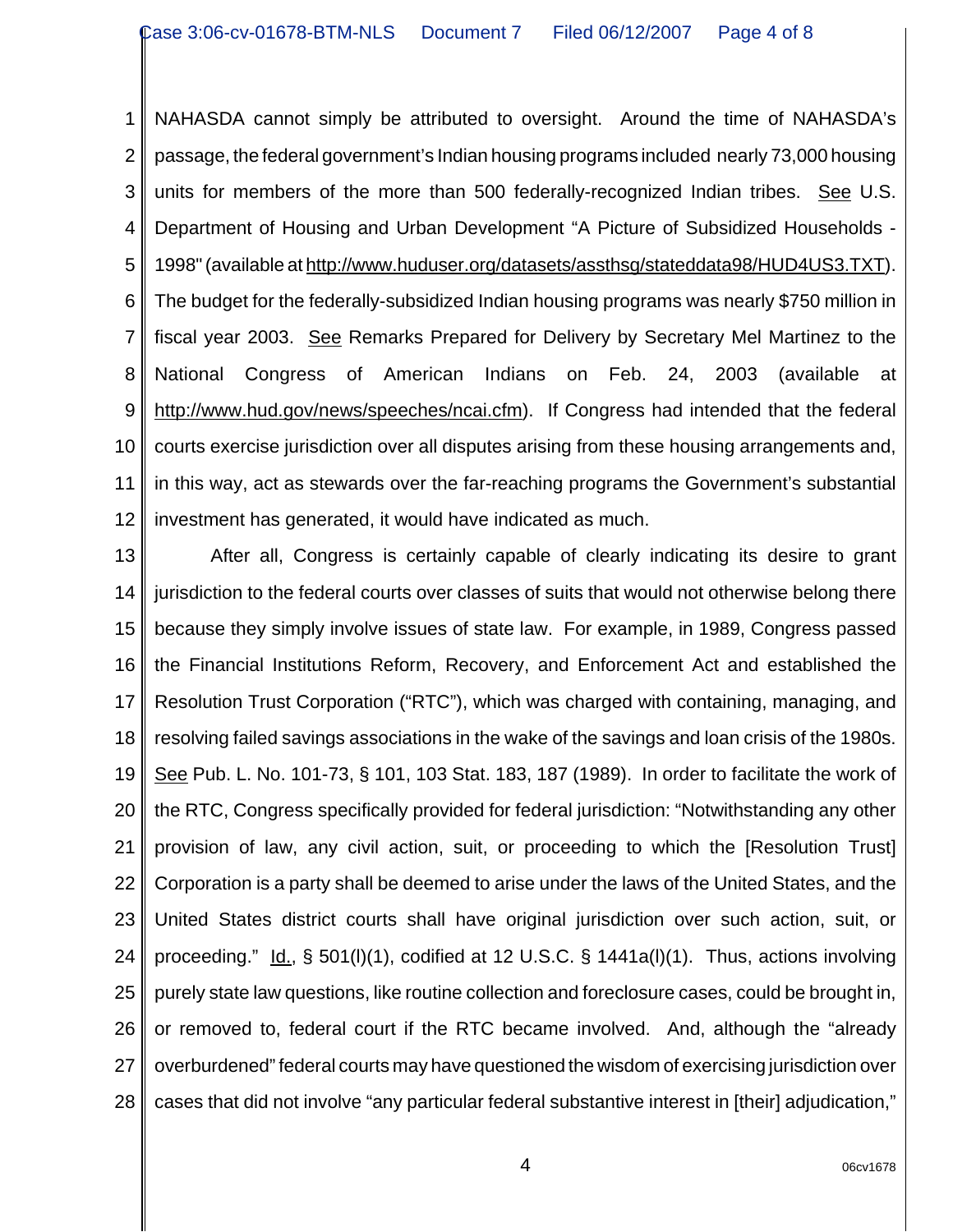1 2 the statutory grant of authority was clear. Resolution Trust Corp. v. Nernberg, 3 F.3d 62, 68 n.3 (3d Cir. 1993).

3 4 5 6 7 8 9 10 11 12 13 14 15 16 17 18 In the absence of similarly clear statutory direction, the Court does not believe that Congress intended that the federal courts would have jurisdiction over every eviction from an Indian housing unit. Such evictions could include those brought for repeated violations of miscellaneous lease provisions governing things like noise, or even landscaping, requirements. In addition, if this Court had jurisdiction to decide landlord-tenant disputes arising from Indian Housing Authority leases, there would be no reason why an Indian tribal member could not bring suit in federal court for performance under such a lease, in addition to any tribal landlord. Plaintiff's argument supposes that if an Indian Housing Authority tenant, deemed to be defaulting under his lease, should leave on vacation and return to find that his belongings have been moved out of his home and a new family has been moved in, the tenant's suit for repossession would be appropriately brought in federal court. Likewise, the federal courts would be the appropriate venue for a lessee's suit to be placed in possession of a leased home if his Indian Housing Authority landlord fails to deliver the property at the start of the lease. In the absence of clear congressional authorization, everyday disputes over lease arrangements on Indian land cannot be thought properly within the jurisdiction of the courts of the United States.

19 20 21 22 23 24 25 26 27 28 As the Court has determined that there is no statutory grant of jurisdiction to hear the present matter, the only question remaining is whether Plaintiff's complaint asserts a cause of action that is cognizable under federal common law. Unlike the suit in Oneida, 414 U.S. 661, which was brought upon the Oneida Indians' claim of aboriginal ownership of a vast area of land which had been ceded to the State of New York in 1795, there is no dispute in this case that the land in question is indeed tribal land. Thus, Plaintiff's complaint does not assert the Indian tribal right of possession, as against all others, that is conferred and protected by federal common law. The present complaint asserts the AMIHA's right to possession of tribal land as against its own tribes' members, which arises out of a lease arrangement, and nothing more. See Reese, 978 F. Supp. at 1266 ("Unlike the Oneida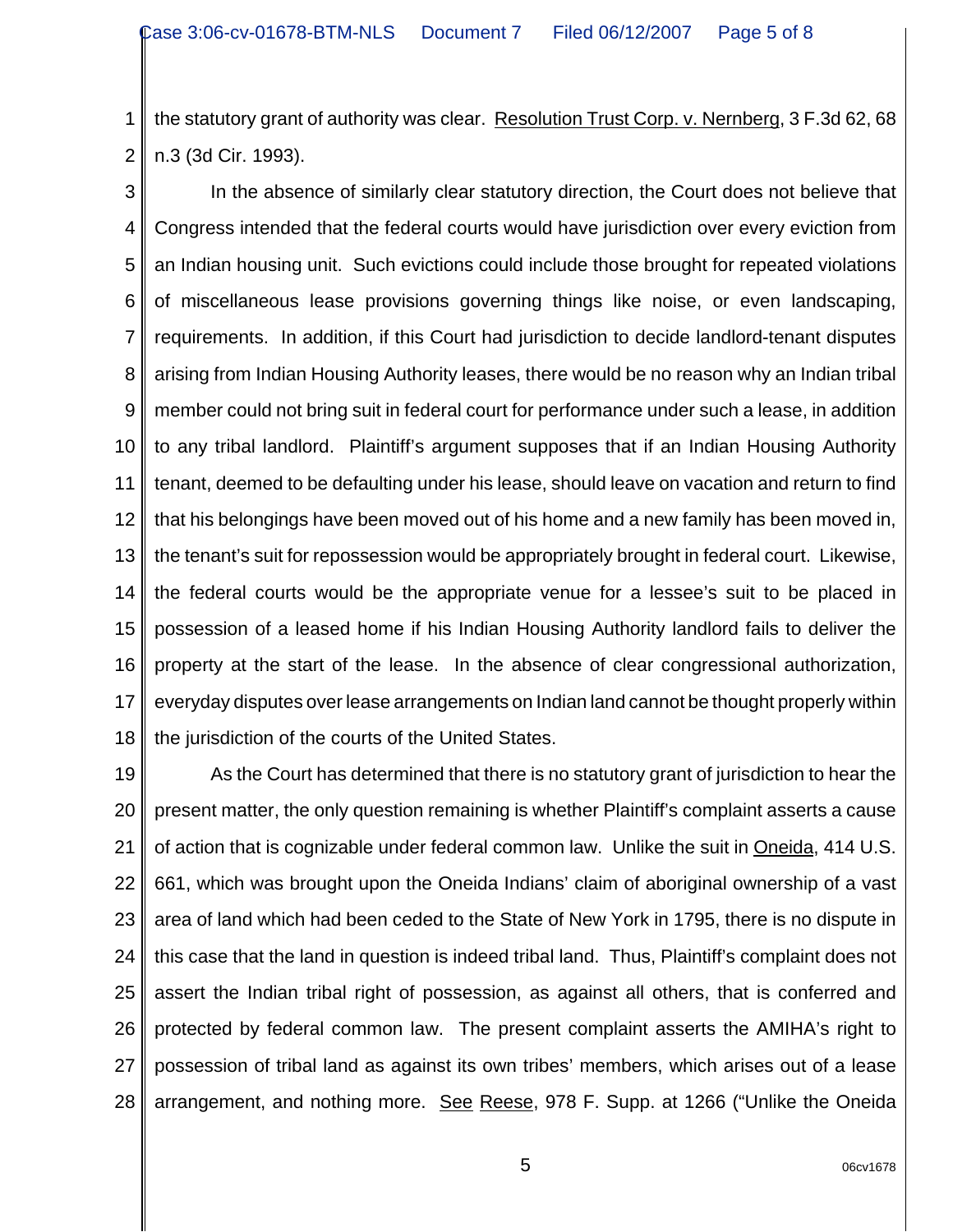1 2 Indians, there is no similar assertion by the [tribal housing corporation] that the nature and source of its right to possession is dependent upon Federal law.").

3

4 5 6 7 8 9 10 11 12 13 14 15 16 The Ninth Circuit, in an opinion which was subsequently withdrawn, and thus is no longer precedential, explained that actions like the one presently before the Court do not "require an interpretation of [a] federal right" and, thus, do not arise under federal law. Owens Valley Indian Housing Authority v. Turner, 185 F.3d 1029 (9th Cir. 1999), withdrawn and reh'g granted, 192 F.3d 1330 (9th Cir. 1999), appeal dismissed as moot, 201 F.3d 444 (9th Cir. 1999). The Turner court cited with approval both Hunter, 907 F. Supp. at 1348, and Reese, 978 F. Supp. at 1266. See 185 F.3d at 1033. The court agreed that, while federal common law jurisdiction exists when resolution of a case requires an interpretation of an Indian tribe's federal right of possession, an unlawful detainer suit brought by an Indian Housing Authority merely asserts the rights of a landlord as against its tenant, and does not implicate the Indian tribe's federally protected right to possess and exclude others from its lands. Id. at 1032-33. Although the Ninth Circuit's opinion in Owens Valley was withdrawn, the Court finds the reasoning expressed therein wholly persuasive and concludes that federal common law jurisdiction does not exist for the present action.

17 18 19 20 21 22 23 Plaintiff has argued that it will be left without legal recourse if federal jurisdiction does not exist for this action. This is because federal statutory law precludes bringing this action in state court, see 28 U.S.C. § 1360(b), and no tribal courts exist for the tribes that are members of AMIHA. However, the lack of a presently-available alternative forum does not provide the constitutional and statutory basis required to provide jurisdiction in federal court. The Supreme Court has expressed the limited nature of the jurisdiction of the federal courts clearly:

- 24
- 25

26

27

jurisdiction, and the burden of establishing the contrary rests upon the party asserting jurisdiction. Kokkonen v. Guardian Life Insurance Co. of America, 511 U.S. 375, 377 (U.S. 1994)

Federal courts are courts of limited jurisdiction. *They possess only that power authorized by Constitution and statute*, which is not to be expanded by judicial decree. It is to be presumed that a cause lies outside this limited

28 (citations omitted) (emphasis added). Plaintiff has failed to meet its burden of establishing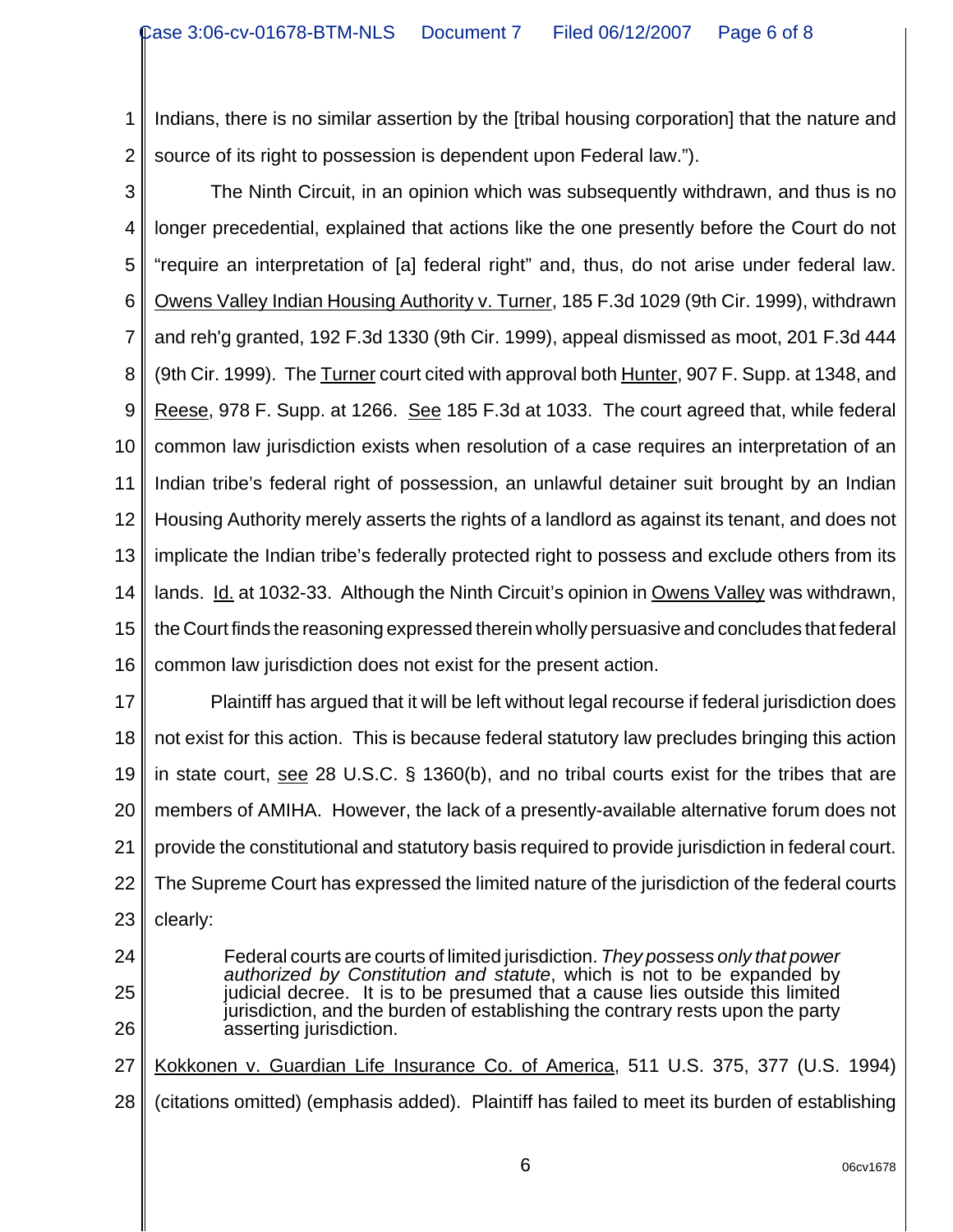|                | Case 3:06-cv-01678-BTM-NLS<br>Filed 06/12/2007<br>Document 7<br>Page 7 of 8                                                                                    |  |  |  |
|----------------|----------------------------------------------------------------------------------------------------------------------------------------------------------------|--|--|--|
|                |                                                                                                                                                                |  |  |  |
|                |                                                                                                                                                                |  |  |  |
| 1              | this Court's jurisdiction over the present action.                                                                                                             |  |  |  |
| $\overline{2}$ | In addition, denying Plaintiff the forum of a federal court will not leave it without any                                                                      |  |  |  |
| 3              | potential for recourse. The Court agrees with the view presented in the Ninth Circuit's                                                                        |  |  |  |
| 4              | withdrawn Owens Valley opinion:                                                                                                                                |  |  |  |
| 5<br>6         | In matters of Indian law, federal jurisdiction does not necessarily follow from<br>the absence of state jurisdiction.                                          |  |  |  |
| 7              | [P] rotecting tribal sovereignty does not require providing a federal                                                                                          |  |  |  |
| 8              | forum whenever state jurisdiction is wanting. To the contrary, the Supreme<br>Court has found that the interests of tribal self-government and self-           |  |  |  |
| 9              | determination are generally best served if <i>tribal courts</i> preside over disputes<br>involving Indians and arising on Indian land. The interests of tribal |  |  |  |
| 10             | sovereignty will be best served by the formation of tribal courts competent to<br>hear such cases.                                                             |  |  |  |
| 11             | 185 F.3d at 1034; accord Reese, 978 F. Supp. at 1264 ("[W]e are aware of no impediments,                                                                       |  |  |  |
| 12             | and the Plaintiff draws none to our attention, that would preclude the [Indian] Tribe from                                                                     |  |  |  |
| 13             | imbuing its Tribal Courts with the necessary jurisdiction and procedures to resolve unlawful                                                                   |  |  |  |
| 14             | detainer actions that are brought by a Tribal agency against a member of the Tribe."). The                                                                     |  |  |  |
| 15             | tribes that have banded together to form the All Mission Indian Housing Authority can,                                                                         |  |  |  |
| 16             | consistent with their own sovereignty, form tribal courts capable of hearing these cases.                                                                      |  |  |  |
|                | 17 Thus, a forum can exist to hear these disputes.                                                                                                             |  |  |  |
| 18             |                                                                                                                                                                |  |  |  |
| 19             | <b>CONCLUSION</b><br>III.                                                                                                                                      |  |  |  |
| 20             | Plaintiff in this action seeks a Court order directing the United States Marshal to enter                                                                      |  |  |  |
| 21             | upon an Indian reservation and evict Defendants from their home. Such eviction would be                                                                        |  |  |  |
| 22             | accomplished by physical force if necessary. The Court believes that before a court orders                                                                     |  |  |  |
| 23             | Government agents to physically remove citizens from their homes, the authority of the Court                                                                   |  |  |  |
| 24             | to issue such an order should be clearly established. As the analysis above highlights, clarity                                                                |  |  |  |
| 25             | as to the propriety of this Court's exercise of jurisdiction is severely lacking.                                                                              |  |  |  |
| 26             | //                                                                                                                                                             |  |  |  |
| 27             | //                                                                                                                                                             |  |  |  |
| 28             | //                                                                                                                                                             |  |  |  |
|                |                                                                                                                                                                |  |  |  |